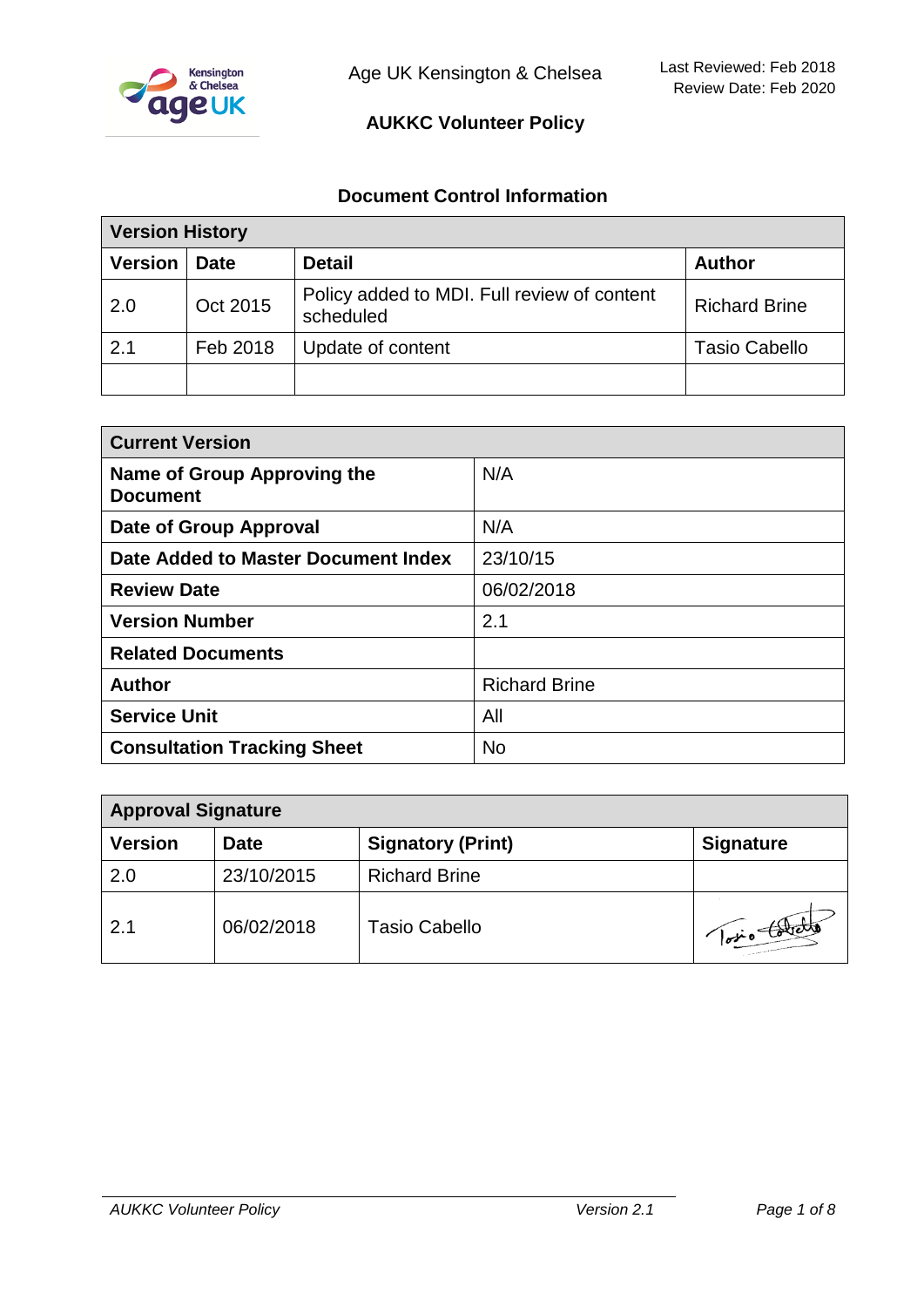

## **CONSULTATION TRACKING SHEET**

This document must be completed and accompany the document through the final ratification and authorisation process. A copy of this sheet should be included at the front of the final published policy.

**Name of Document:** AUKKC Volunteer Policy

| Name of person / team /<br>committee asked to provide<br>feedback | <b>Date</b><br>feedback<br>request sent | <b>Feedback</b><br>received<br>(Y/N) | <b>Feedback</b><br>incorporated<br>into Policy (Y/N) |
|-------------------------------------------------------------------|-----------------------------------------|--------------------------------------|------------------------------------------------------|
|                                                                   |                                         |                                      |                                                      |
|                                                                   |                                         |                                      |                                                      |
|                                                                   |                                         |                                      |                                                      |
|                                                                   |                                         |                                      |                                                      |
|                                                                   |                                         |                                      |                                                      |
|                                                                   |                                         |                                      |                                                      |
|                                                                   |                                         |                                      |                                                      |

## **Document History and Change Record**

The following are registered holders of controlled copies of this document:

| <b>Position</b>                                     | <b>Version</b> |
|-----------------------------------------------------|----------------|
| <b>Business Manager (Management Representative)</b> | 2.0            |
|                                                     |                |

| <b>Amendment History</b> |          |                                    |                      |
|--------------------------|----------|------------------------------------|----------------------|
| Version   Date           |          | <b>Amendment</b>                   | <b>Approved By</b>   |
| <b>2.0</b>               | Oct 2015 | Document control information added | <b>Richard Brine</b> |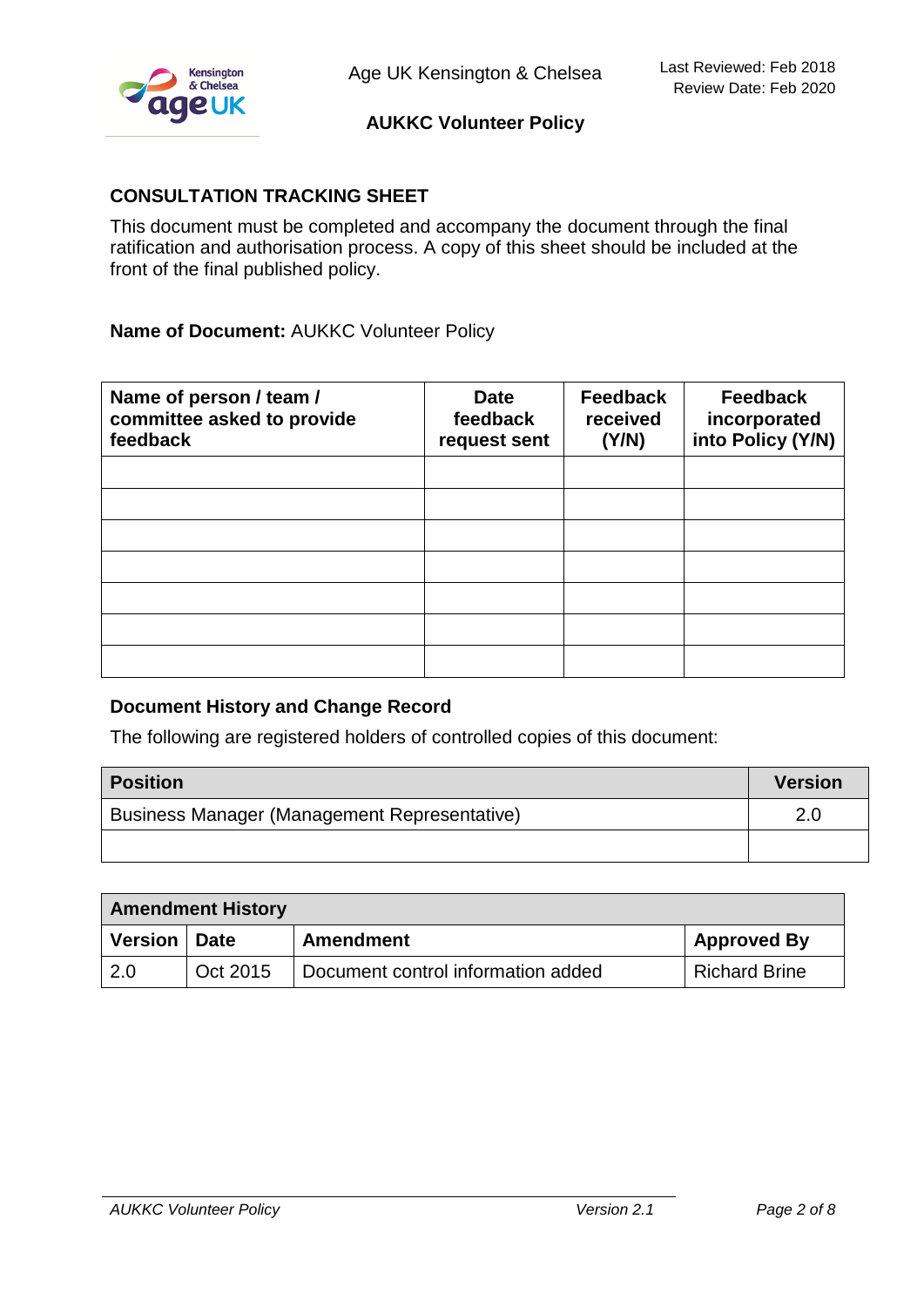

# **Volunteer Policy**

#### **1 Introduction**

- 1.1 Age UK Kensington & Chelsea is an independent charity and a company limited by guarantee. We are a member of the Age UK Federation and our purpose is to '*maintain independence and promoting the wellbeing of all older people in the Borough of Kensington & Chelsea'*
- 1.2 In Age UK Kensington & Chelsea we are committed to involving a diverse range of people in our work through both formal volunteering and community activities.

We do this because we believe that:-

- Volunteers bring a diversity of age, experience, cultural background, professional expertise and their involvement within communities, to our work. This adds value to our understanding of, and response to, older people's needs, for example through our volunteer Trustee Board;
- **Through the involvement of volunteers we can also involve local communities in** our work and contribute to the building and support of these communities which are vital to the wellbeing of older people;
- Without the contribution of volunteers, we would only be able to achieve a small percentage of our work with and for older people.
- 1.3 In the Age UK Federation, a volunteer is anyone who freely chooses to undertake work for Age UK through the giving of their time, skills and experience without financial remuneration beyond the reimbursement of out of pocket expenses. It is work undertaken by choice and is unpaid.

Age UK Kensington & Chelsea undertakes to organise this work effectively.

- 1.4 Age UK Kensington & Chelsea volunteers:-
	- Help with the delivery of services and community activities.
	- **Provide support with IT and office administration.**
	- Help promote our services to raise funds to support our work.
	- **Serve as Trustees on our Board of Management.**
	- **Contribute with their feedbacks to improve the way we work.**
	- Help with promoting our services among older people and other organizations.
- 1.5 We believe that our relationship with volunteers should be one of mutual responsibility and commitment within which Age UK Kensington & Chelsea and volunteers have both rights and responsibilities.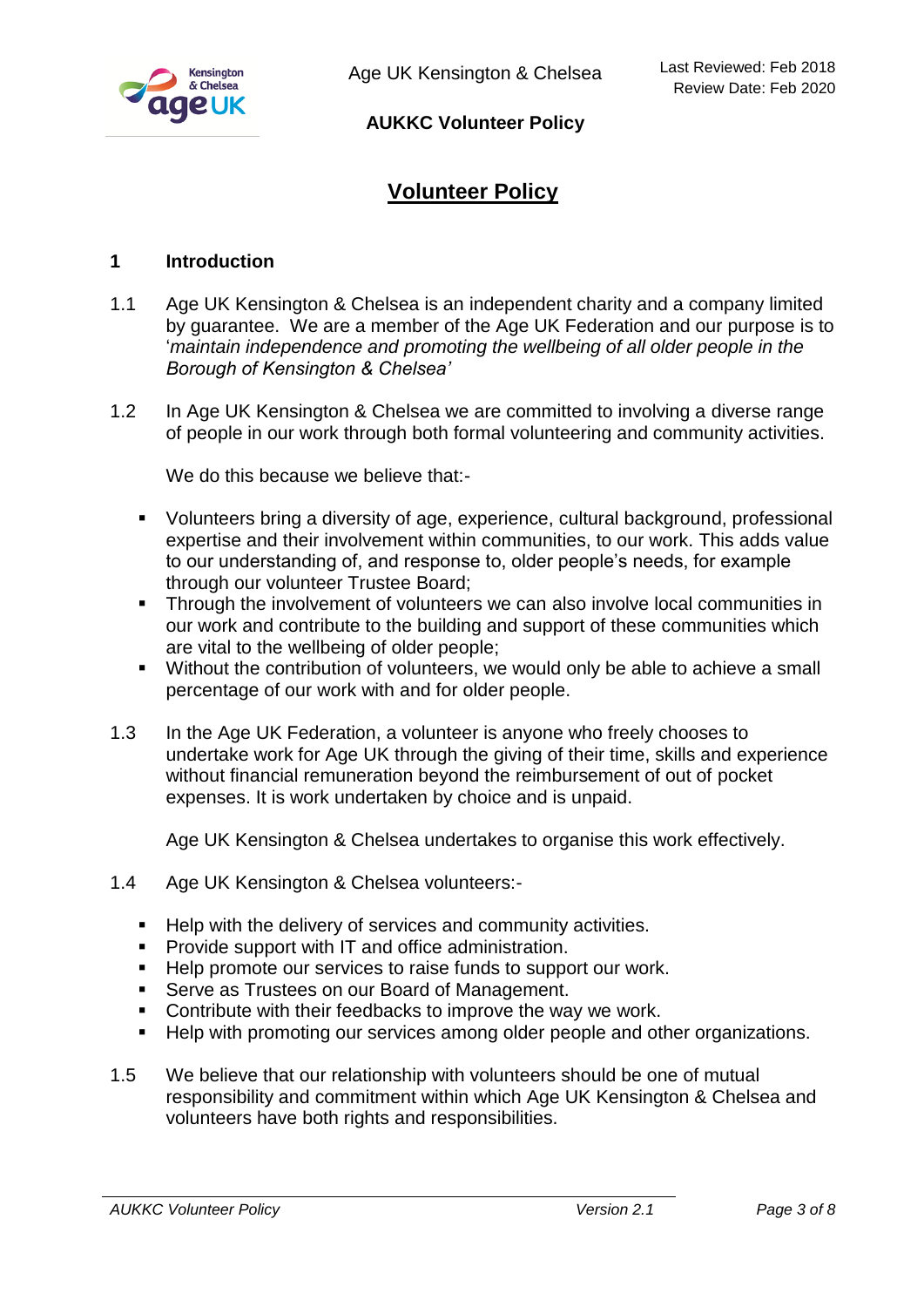

We aim to ensure that volunteers enjoy their involvement with us and gain from it in terms of their own personal objectives.

## **2 Purpose of this policy**

- 2.1 Our purpose in adopting this policy is to:-
	- Confirm our commitment to involving volunteers in our work and to reflect the purpose, values and aims of Age UK Kensington & Chelsea in this involvement.
		- **Highlight and acknowledge the value of the contribution made by volunteers,** recognising the respective roles, rights and responsibilities of volunteers in Age UK Kensington & Chelsea.
		- Establish clear principles for the involvement of volunteers, clarify their roles and the relationships between them, those who involve them and those who receive their services or work alongside them.
		- Help to ensure the quality of both the volunteering opportunities on offer and the work carried out by volunteers.
		- **Support volunteers to develop their potential through training and supervision.**
- 2.2 The policy is intended for internal management guidance only and does not constitute, neither implicitly or explicitly, a binding contractual or personal agreement.

## **3 Scope of the volunteer policy**

Unless specifically stated, this policy applies to all volunteers involved in any activity, service or project undertaken by, or on behalf of, Age UK Kensington & Chelsea, to all its paid staff and sites of operation and to all volunteer trustees.

#### **4 Codes of practice**

#### 4.1 General

In involving volunteers we will be guided by the following principles of good practice:-

- Tasks and role descriptions will be clearly defined so that all concerned with volunteers' activities are sure of their respective roles and responsibilities.
- Records will be kept of work done by volunteers as a basis for monitoring and support, and volunteers will have access to their records.
- Volunteer roles will complement, not replace, the work of paid staff.
- **The role of volunteers will be made explicit in all Age UK Kensington & Chelsea** policies where appropriate. Where this is not possible a separate policy and procedure covering volunteering will be developed.
- **Policy and procedures for involving volunteers in our work will be monitored and** reviewed regularly.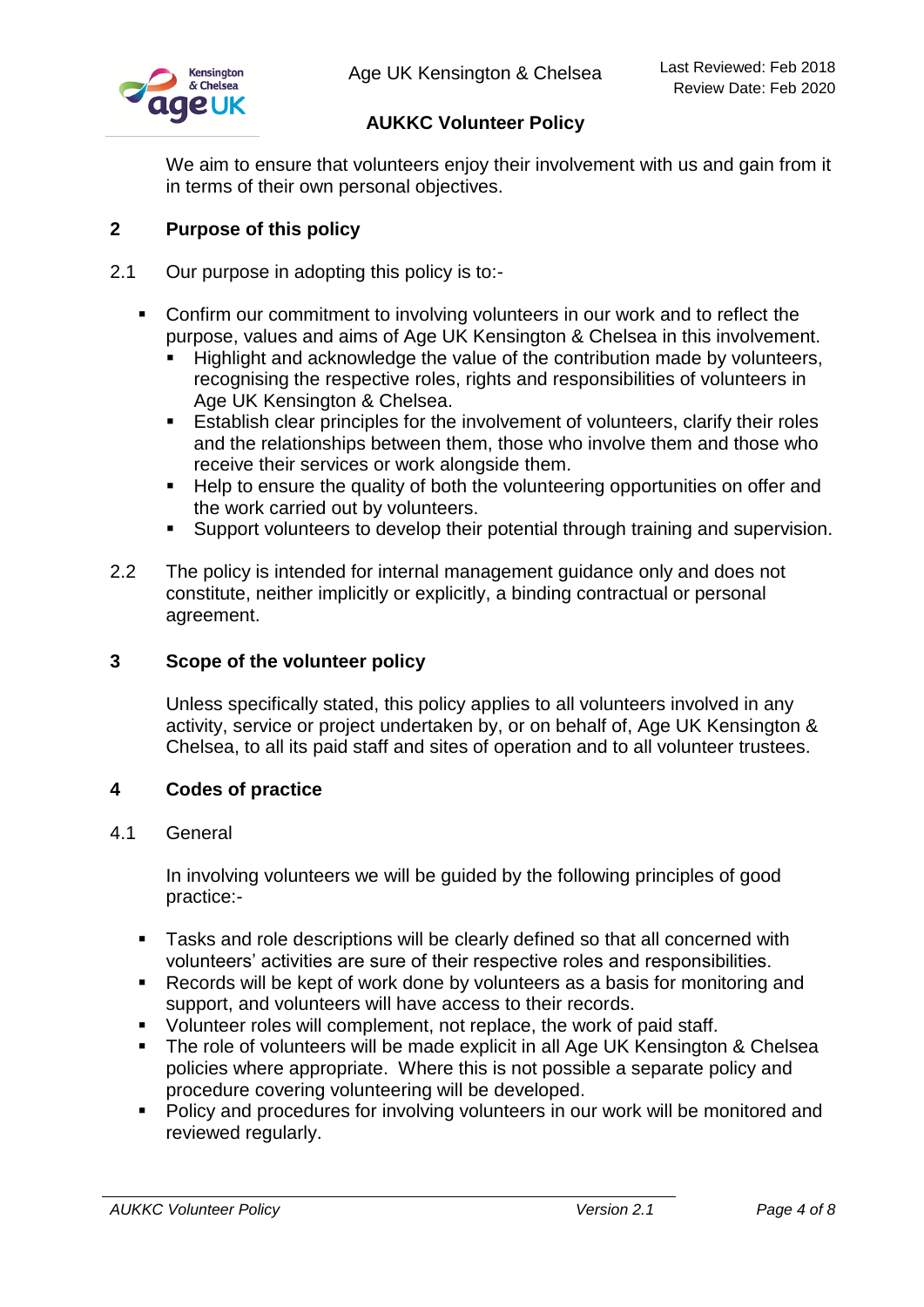- The Volunteers' handbook will be provided in the induction/interview. It will be a reference for the volunteers supporting them in their role.
- Ongoing training session will give the chance to volunteer to develop their skills.
- 4.2 Recruitment and selection

Age UK Kensington and Chelsea's Equal Opportunities Policy will apply in the recruitment and selection of volunteers.

Specifically,

- The range of volunteering opportunities within Age UK Kensington & Chelsea will be included in all publicity material and on the organisation's website.
- Volunteer recruitment will be on the basis of specific opportunities arising in defined roles and tasks within the different services and teams.
- **These opportunities will be advertised using a variety of means to ensure as wide** a range of interest as possible. The effectiveness of this advertising will be regularly reviewed in line with our equal opportunities policy.
- **From time to time volunteers will be recruited to participate in specific events and** activities and these opportunities will be advertised as appropriate to the event or activity, e.g. the Annual Valentine's Party or Tea Dance.
- Recruitment to specific volunteer vacancies will be on the basis of a completed application form (including 2 satisfactory references) and informal interview to ensure that the volunteer role is matched to the applicant's goals and expectations; and that their skills match the requirements for the role. All applications will be responded to within 10 working days.
- From time to time we will maintain a short waiting list for specific volunteering opportunities as is appropriate.
- All volunteers will need to provide references. Volunteers working face to face with vulnerable older people, or in other situations in which a relationship base on trust can be built (e.g. telephone befriending) we Age UK K&C, will have to receive a satisfactory Criminal Records check through the Disclosure and Barring Service (DBS) before starting their placement. Volunteers working in a group setting or in the office, even accessing to Age UK Kensington and Chelsea databases and client files, will not necessarily need to be CRB check, following guidelines from the CRB Office.
- 4.3 Support and development for Volunteers
	- Age UK Kensington & Chelsea will ensure it has adequate financial and personnel resources necessary to support this policy. The level of support to be provided will be decided each year during the annual budget setting and work planning process.
	- Volunteers, and the work carried out by volunteers, are included in all our insurance policies and cover arrangements.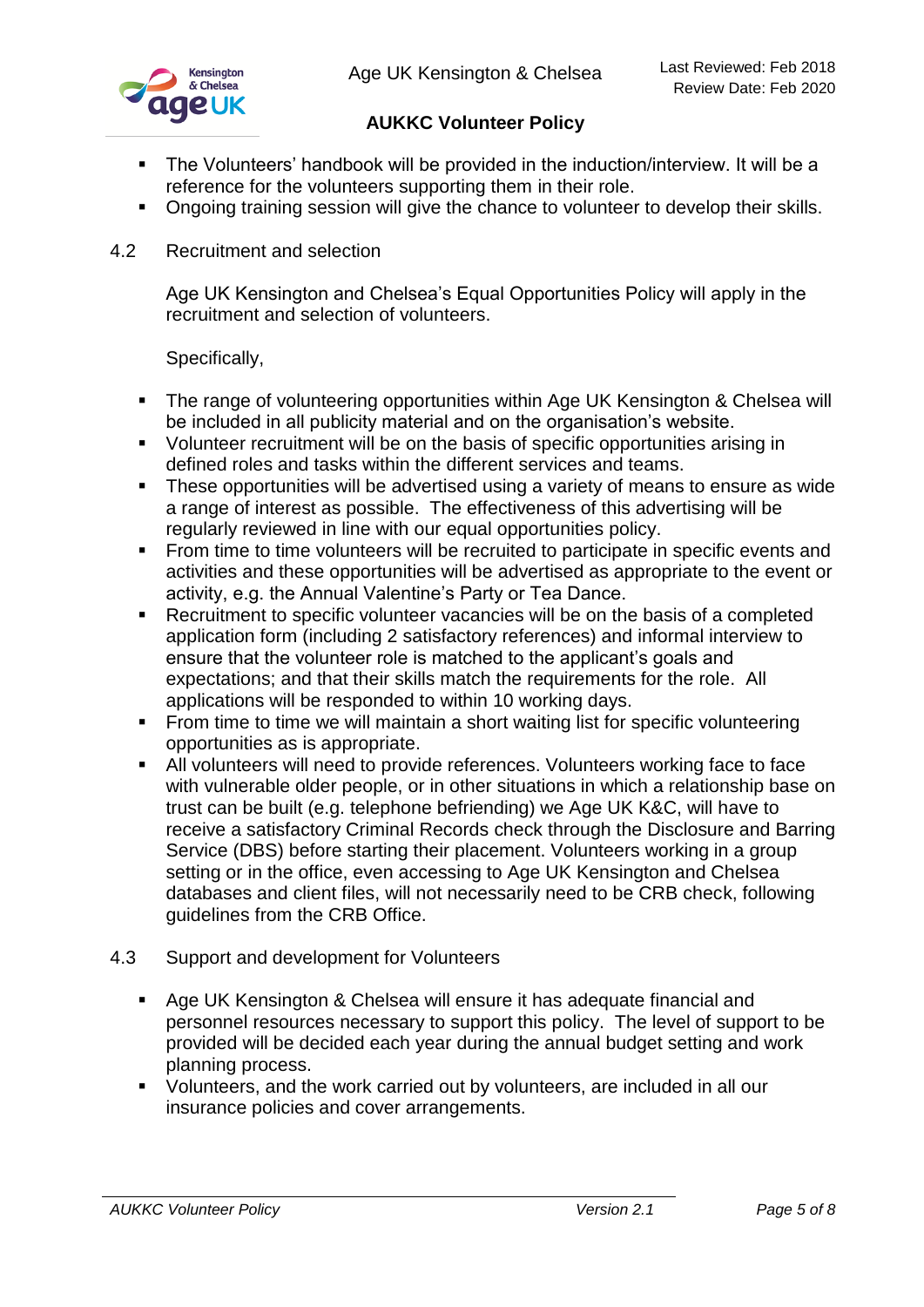

- Each volunteer will be supported by a named member of staff and will be given details of who to contact in case of emergency or in the absence of their named support.
- At the start of their involvement with Age UK Kensington & Chelsea each volunteer will be supported through a formal induction process providing the information and training needed to help achieve their goals.
- Once the induction has been completed each volunteer will receive ongoing support and training, with regular review sessions to enable both parties to assess the progress of their placements and resolve any problems at an early stage.
- Volunteers got the right to ask for support and supervision when needed to help them develop their role as volunteers. This support will have the adequate level of flexibility in order to accommodate personal needs and circumstances.
- Volunteers will be provided with meal, travel and 'out of pocket expenses'. The level of expenses will be reviewed annually during the budget setting process. All volunteers will be given clear information about what expenses can be claimed and how to make a claim.
- Volunteers will be given information on legislation and other policies which may affect them in their role at Age UK Kensington & Chelsea e.g. Health and Safety, Equal Opportunities, Grievance and harassment. In these respects volunteers will be treated in the same way as staff for liability purposes.
- **Opportunities will be provided during the review process for changing/upgrading** volunteer responsibilities as desired by the volunteer and appropriate to Age UK Kensington and Chelsea's needs.

## 4.4 Volunteers on Age UK Kensington and Chelsea's Board of Trustees

To support our Trustees, we will provide:-

- An induction on the role and responsibilities of Board members and Age UK Kensington and Chelsea's work.
- Opportunities to meet with staff and key volunteers of their choice.
- Written information and reports in good time on matters related to the governance of the organisation, Age UK Kensington and Chelsea's Memorandum and Articles of Association and other relevant legislation.
- 4.5 Rights and responsibilities of volunteers

In engaging volunteers, we recognise the rights of volunteers to:-

- Know what is expected of them and to be given clear information.
- Have clearly specified lines of support and supervision.
- Be shown recognition and appreciation.
- Be insured and have safe working conditions.
- Know what their rights and responsibilities are if something goes wrong.
- Be paid out of pocket expenses.
- Be trained and receive ongoing opportunities for learning and development.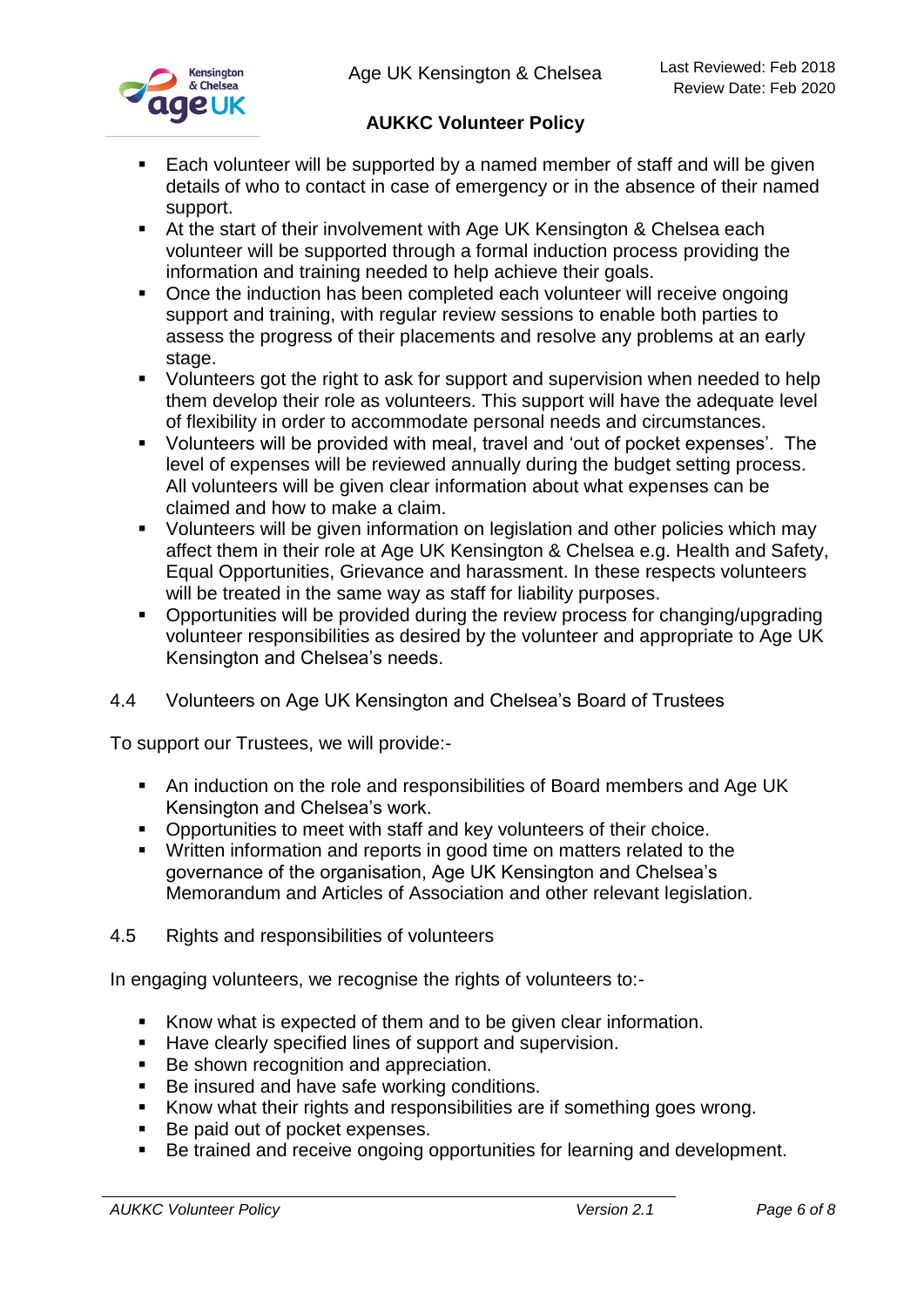

- Be free from discrimination.
- **Experience personal development through their participation as volunteers.**
- Ask for a reference.
- Be consulted on decisions which affect what they do.
- **Withdraw from voluntary work.**

We expect that volunteers will:

- Carry out their tasks in a way which corresponds to the aims and values of Age UK Kensington and Chelsea.
- Work within agreed guidelines and remits.
- **Be reliable.**
- **Respect confidentiality and follow our confidentiality policy.**
- **Attend training and support sessions where agreed.**
- Not discriminate against volunteers, staff, users and others associated with Age UK Kensington and Chelsea in line with the Equal Opportunities Policy.
- **Maintain the good name of Age UK.**
- 4.6 Relationship with paid staff
	- We will ensure that paid staff at all levels are clear about the role of volunteers and that good working relationships are fostered between them and volunteers.
	- Appropriate training, support and resources will be provided for those who work alongside volunteers and for those who have a managerial role in relation to them.
	- Volunteers will be given clear information about the roles undertaken by paid staff and of their value to Age UK Kensington and Chelsea.
- 4.7 Contracts and Service Level Agreements

In entering into contracts or service level agreements, which involve volunteers, we will ensure that:-

- The role of volunteers is made clear and that satisfactory arrangements are in place for their management and support.
- The terms of the contract or service level agreement provide for the necessary resources to involve volunteers.
- The impact of volunteering and its benefits are promoted and acknowledged.
- 4.8 Support for volunteering

In all our relationships with other groups, organisations or partners we will:-

- **Promote volunteering as an important means of contributing to the building and** support of active and sustainable communities.
- **Promote good practice in volunteering.**
- We will develop relationships with the local volunteering sector (those organisations which support volunteering) on the following principles: there is a need for a strategic approach to the development of volunteering locally; there is